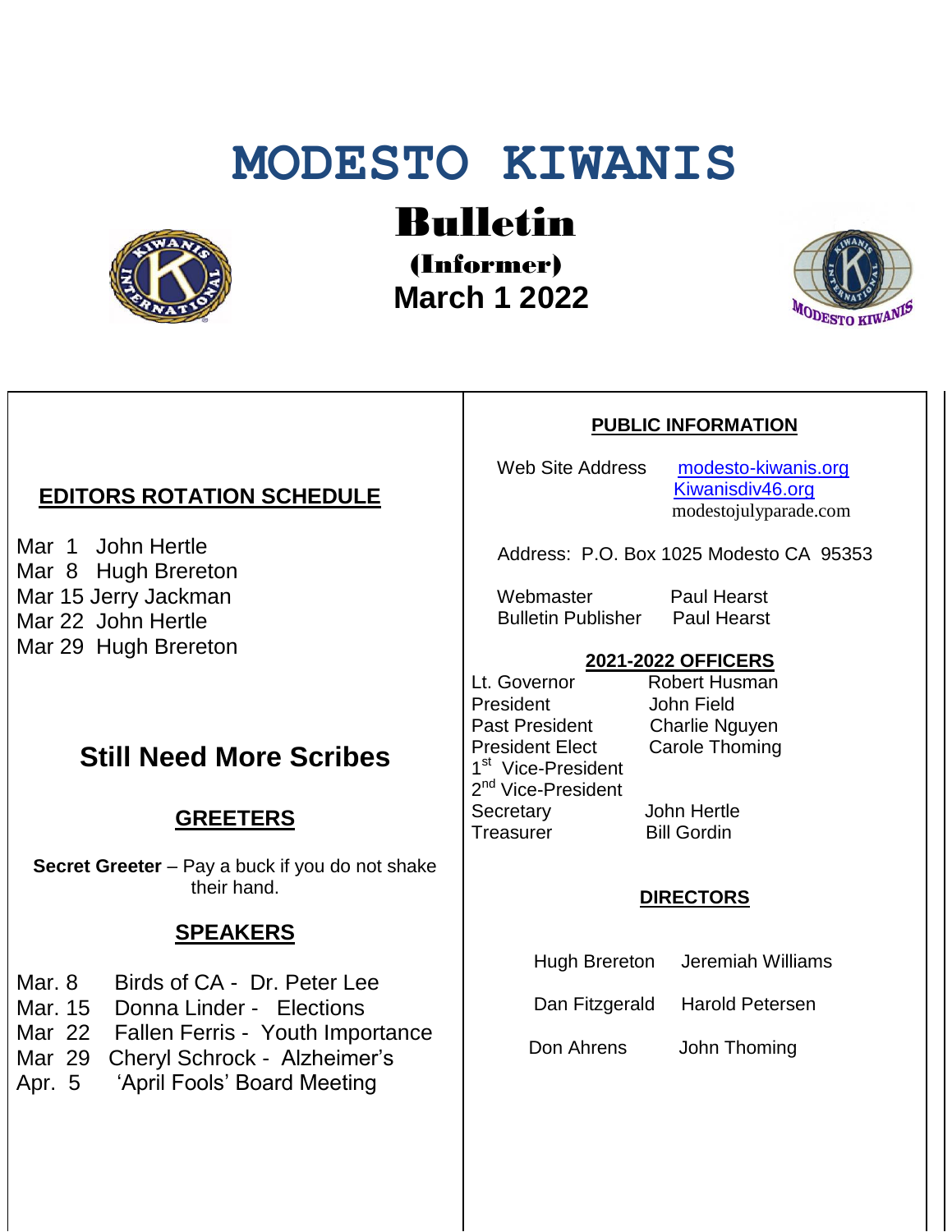Call to Order **Prez John Field** 12:15

Pledge led by **Bill G**

After a few false starts on different songs our Patriotic Song was led by our own Ebony & Ivory team of **Don and Jeremiah** Invocation by **Carole T**

4<sup>th</sup> of July Parade Committee:

**Hugh** reported he knew why there were 8 volunteers there and why John F chairs the committee. The food was great! The Parade this year will be Monday July  $4<sup>th</sup>$ !! MJC will Be honored for its  $100<sup>th</sup>$  birthday. She is the  $2<sup>nd</sup>$  Oldest College in California. Our Champion Honoree is **Terry McGraths Children**. Previously **Terry** was asked but always said no.

**Craig** reported tickets sales are going well. He has preordered for 300, but would like to need to order more! The signup sheet was updated for: Friday (March 18) Needs a few more bodies Saturday Morning 7:00am Saturday 2:00 – close, Sea Scouts will help

Happy/Sad \$s

**Paul** was Happy he was fine free. Scribe didn't catch why…

**Bill G** \$2 was sad he didn't have 3 more \$s to make it \$5

Charley, sad he had to leave early…. Now!

**Don A** \$5 talked a little about Ukraine/Russia (SAD) and his experience with Strategic air command at Castle AFB during the 1962 Cuban Missile Crisis. (Happy we dodged a Bullet)

**John T** Sad that gas prices going up but happy that his oil stock prices are taking away some of the bite! Also PO' d about shipments of Almonds going bad sitting at ports not being shipped. They can't ship what's been sold so they have a GIANT inventory carryover.

**Craig**: \$5 headed to Florida to watch the Player Tournament at Jacksonville Beach

**Carol T:** \$3 for a trip to Tahoe with son's family. Grandson turned 23 **Harrold**: Son & daughter-in-law bot got Covid-19 but were vaccinated and got over it in 3 days.

**Ron F:** \$5 for a trip to San Diego to see his grandson's 7<sup>th</sup> birthday and his  $1<sup>st</sup>$  little league game where he got his  $1<sup>st</sup>$  hit!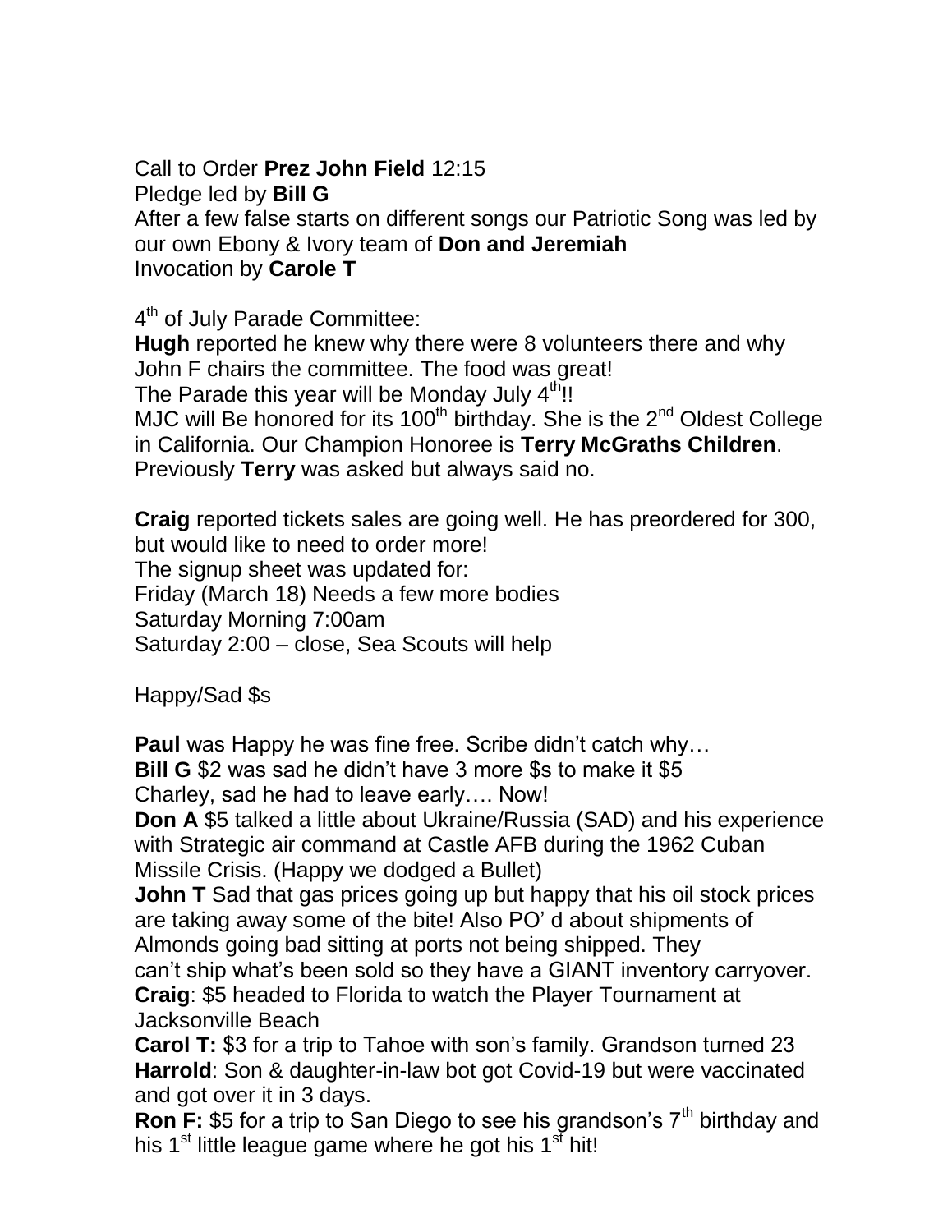**John H:** \$1 because he doesn't have to but John T's expensive gas. \$5 for his glove story and loss and found of his wedding ring. **Jeremiah**: \$5 tragedy in Ukraine

**Hugh:** Loved the homemade Lasagna and cookies at the July 4<sup>th</sup> Meeting. Hugh also had problems with his GPS getting to and from the meeting (which was across the street). He said he circled the cull-desac three times. He saw a stop sign at the end of the cull-de-sac, He didn't know there was one!

**John F** \$5 for a trip to SF for "joint-relief" felling much better. His wife's knee replacement is doing well. She is walking 1.5 miles a day now. He can't wait to get his pickle-ball partner back.

**Don A** asked **Ron** if "Hank the Tank" (300 lb.+ bear) has visited hid Tahoe Home.

**Ron:** No, but he saw him once from a distance. Big dude! **Jerry:** gave a brief history of Eastern Europe and Ukraine. Ukraine was once the HQ of the original Russian Empire, prior to USSR.

**Hugh** had the lucky ticket for the marble draw but couldn't pick the lucky Marble. \$45? Next week.

Meeting adjourned 12:59 Board Meeting start 1:00

Upcoming Programs 3/8 Birds of CA Dr. Peter Lee 3/15 Donna Linder Elections 3/22 Fallen Ferris Youth Importance 3/29 Cheryl Schrock Alzheimer's 4/1 'April Fools' Board Meeting *SCRIBE:*

## *John W Hertle*

EXIT Realty Touchstone EXIT Realty Consultants Touchstone Property Management Modesto Kiwanis 01060991

**(209) 595-3944**